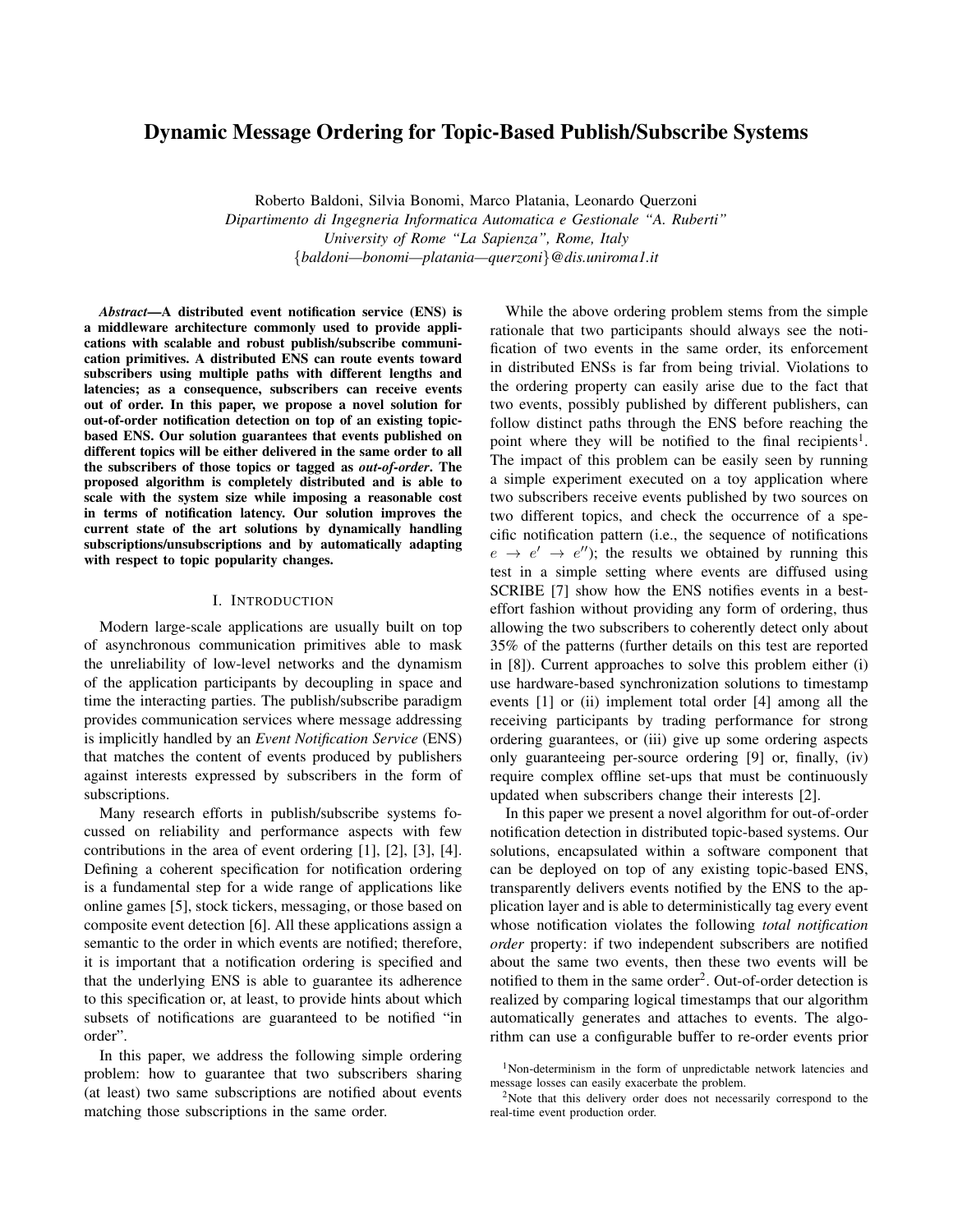to a notification as this can easily reduce the number outof-order notifications. The algorithm performance have been analyzed through an extensive experimental study whose results show how our solution has a small impact on the event diffusion latency and the ability to dynamically adapt its behaviour to the current topic popularity distribution.

The rest of this paper is organized as follows: Section II introduces the system model and states the problem explaining why its solution includes some difficult aspects; Section III describes our solution; Section IV reports the results of the experimental evaluation; Section V explains how the problem of ordering events in publish/subscribe systems has been tackled in the literature and, finally, Section VI concludes the paper. Due to lack of space, the correctness proof of the ordering algorithm and the dynamic topic adaptation to publication popularity are detailed in [8].

# II. SYSTEM MODEL AND PROBLEM STATEMENT

We assume that the system is composed by a number of interacting clients that can act as publishers (data producers) or subscribers (data consumers). Clients can exchange data using a topic-based publish/subscribe interface, thus we also assume that they share a common knowledge on a set of available topics. Each piece of data produced by a publisher is published on one of the available topics and takes the form of an event. Each subscriber issues a subscription containing the set of topics it is interested in. An event  $e$  published on a topic T matches a subscription S if and only if  $T \in S$ ; if this happens, the corresponding subscriber must be notified about e. Clients do not interact directly; their interactions are mediated by an *Event Notification Service* (ENS) that exposes the fundamental interface of a publish/subscribe system, i.e., the *publish*, *subscribe/unsubscribe* and *notify* primitives. We assume that the ENS is implemented as distributed middleware.

Finally, in order to simplify the description of our solution, we will initially assume that our system works on top of a reliable communication substrate, that all communication links deliver messages in FIFO order, and that all processes are correct. Some of these assumptions will be removed or relaxed in Section III-C.

The ordering property we want to enforce is defined as follows:

*Property 1:* TOTAL NOTIFICATION ORDER (TNO). Let  $e_i$  and  $e_j$  be two distinct events notified to a subscriber s. If  $e_i$  is notified to s before  $e_j$ , no subscriber will be notified about  $e_i$  after being notified about  $e_j$ .

Note that this definition matches the definition of *Weak Total Order* given in [10] in the context of total order specifications [11]. Differently from those specifications, we do not consider any form of deterministic agreement (uniform or not uniform) because here we are only interested in designing an ordering layer to be transparently plugged on top of a generic ENS which can provide different reliability and agreement properties.

Guaranteeing TNO in a distributed setting is a non trivial task. Consider, for example, the toy system depicted in Figure 1: the six black dots represent processes constituting the ENS, the white dots on the left  $(p_1 \text{ and } p_2)$  are two publishers and those on the right  $(s_1 \text{ and } s_2)$  are two subscribers. A simple solution for ordering events published in a specific topic is based on the usage of topic managers: a single node in the ENS is elected as a "sequencer" for all the events published in that topic. In our example  $TM_{T1}$  acts as the topic manager node for topic  $T1$  receiving all the events published in T1 (i.e., event  $e_1$  published by  $p_1$ ), adding a sequence number to them, and then routing the events toward the intended destinations (e.g.  $s_1$  and  $s_2$  notified by nodes  $B$  and  $D$ ).

However, this simple approach is not useful when the subscriptions intersect in multiple topics. For example, assume that both  $s_1$  and  $s_2$  are subscribed to T1 and T2. In this case the sequence numbers attached by  $TM_{T1}$  and  $TM_{T2}$  would be completely uncorrelated and thus useless to check for a correct notification order on the subscribers' side. The obvious solution, i.e., having a single topic manager for all the topics, has important scalability and reliability drawbacks and cannot thus be considered as a realistic alternative.

# III. THE EVENT ORDERING ALGORITHM

This section first describes how the proposed solution can fit within an existing architecture based on publish/subscribe interactions, then details the algorithm implementing the solution and finally discusses some engineering aspects that deal with reliability and performance issues.

# *A. Architectural aspects*

Our solution assumes that all participants to the system (publishers and subscribers) are equipped with an *Ordering module* that implements the algorithm described in the next section (see Figure 2). This module mediates the interactions between application level software components, that act as information producers (publisher applications) or consumers (subscriber applications), and a standard ENS.

The only assumption we do on the ENS is that it implements a standard topic-based publish/subscribe interface (here represented by the *ENSpublish*, *ENSsubscribe/ENSunsubscribe* and *ENSnotify* operations). The same interface is offered by the ordering module to the application level, therefore neither the applications, nor the ENS must be changed in order to work with our module. The ordering module also needs to access a point-to-point communication primitive that can be offered by the operating system or by other solutions like an overlay network. We also assume that the set of available topics is fixed and a precedence relationship  $\rightarrow$  holds among topic identifiers inducing a total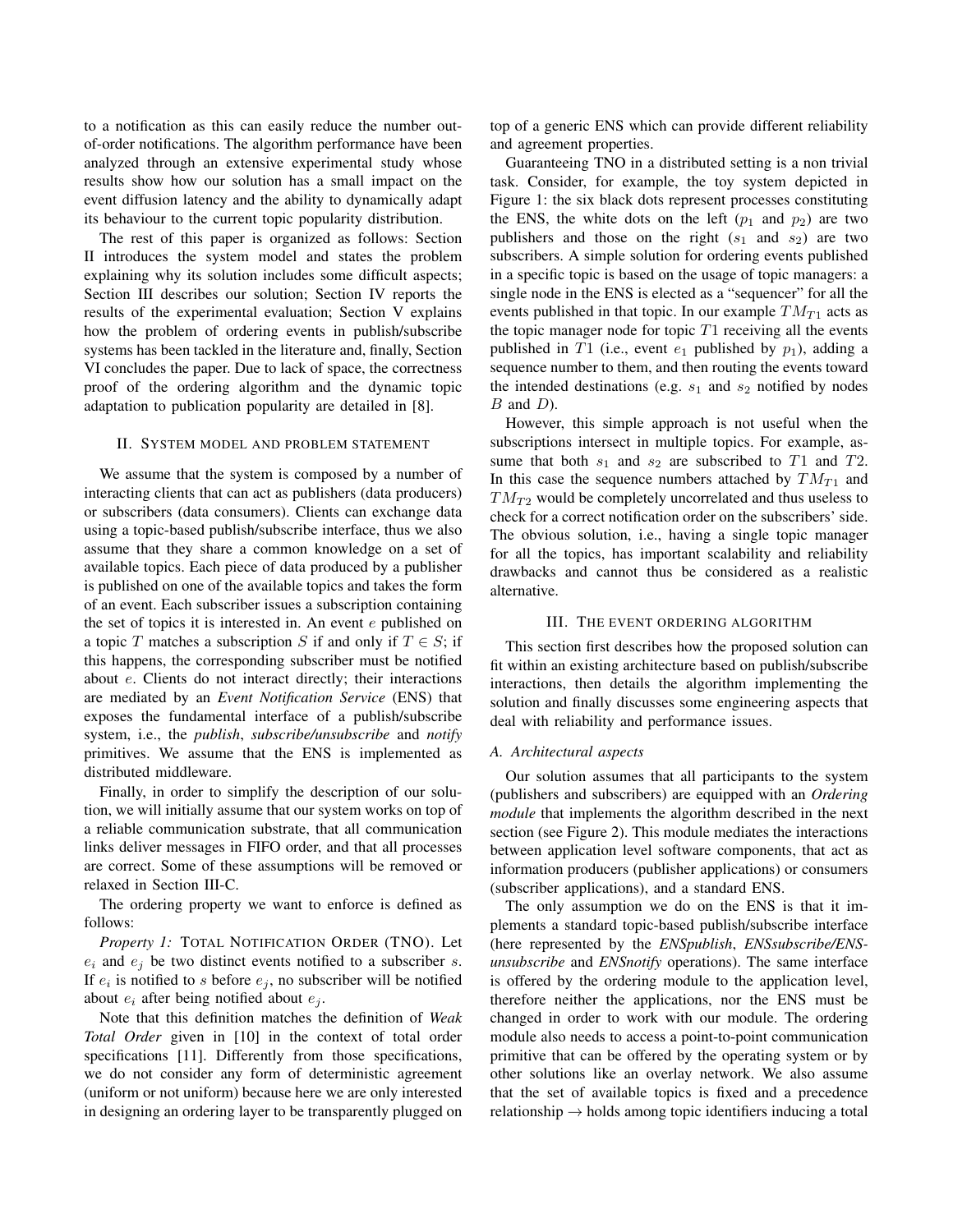

Figure 1. An example showing how notifications can be performed out of order in a distributed event notification service.

order on them<sup>3</sup>. Moreover, we assume that there is a method to univocally map a topic  $T$  to a single participating node in the system that will act as the *topic manager* for that topic  $(TM_T)$ . This latter assumption can be satisfied in several different ways, i.e., through a static mapping provided as a configuration parameter or using a distributed hash table as in rendez-vous based publish/subscribe systems [7]. In the following, whenever there is no ambiguity, we will use the terms *publisher* and *subscriber* to refer the parts of our ordering module located respectively at the publisher site and at the subscriber site.

#### *B. Algorithm description*

The basic idea behind the algorithm is to assign a logical timestamp to each event. By looking at a timestamp, a subscriber must be able to decide if the event can be notified or it needs a tag, witnessing that it was received out of order. The notified application will then take a decision on how out-of-order events must be treated. The algorithm to be executed when an event is published is split in three phases: (i) timestamp generation, where a timestamp is generated for the event, (ii) event diffusion, where the ENS delivers the event and its timestamp to all the intended subscribers, and (iii) event notification, where subscribers, by looking at the timestamp content, decide if the event must be tagged as out-of-order before notifying it (Figure 3). The algorithm uses only local information maintained by each process: a topic manager  $TM_T$  stores all subscriptions containing topic T and a sequence number that counts the number of events published on  $T$ , while each subscriber stores its subscription S and a set containing the sequence number of the last event notified on T, for each topic  $T \in S$  (i.e., it maintains a local subscription clock).



Figure 2. Architectural view that shows how the ordering module acts as a mediating software layer between the applications and an existing event notification service.

The first phase is started by a publisher requiring the creation of a timestamp for a new event e published on a topic  $T$ . The timestamp creation for  $e$  is carried out by the subset of TMs associated to topics belonging to the *sequencing group* of T (namely  $SG_T$ ).  $SG_T$  is a set of topics including all T' such that (i)  $T' \rightarrow T$  and (ii) there are at least two subscriptions including both  $T$  and  $T'$ . The timestamp generation procedure is started by  $TM_T$  when it receives the request of a timestamp generation from the publisher.  $TM_T$  creates the structure of the timestamp adding one entry for each topic T' such that  $T' \in \mathcal{SG}_T$ , stores T's current sequence number and forwards the timestamp to the TM associated to the first topic in  $\mathcal{SG}_T$ that precedes T according to the precedence relation  $\rightarrow$ . Note that, given a specific order  $T_1 \rightarrow T_2 \rightarrow \ldots \rightarrow T_n$ among topics, the timestamp generation flow proceeds in the opposite direction (i.e., given a topic  $T_i$ ,  $TM_{T_i}$  will fill in the timestamp and forward it to some  $TM_{T_j}$  such that  $T_j \rightarrow T_i$ ). The receiving TM adds the sequence number for the topic it manages to the timestamp and sends it to the TM associated to the next topic in  $\mathcal{SG}_T$ . When the last  $TM$  completes the timestamp, it is returned to the publisher that will publish the event on the ENS together with the timestamp, starting the event diffusion phase. This collaboration among several TMs in the creation of a timestamp is fundamental to totally order events published on their corresponding topics, and thus it avoids possible TNO violations like the one shown at the end of Section II. Referring to the example in Figure 3, where the topic order is  $T_1 \rightarrow T_2 \rightarrow T_3$ , the publisher P publishes an event e on topic T2 and asks  $TM_{T2}$  to create the timestamp. In this case  $\mathcal{SG}_{T2} = \{T2, T1\}.$ Therefore  $TM_{T2}$  creates the structure of the timestamp with entries for topics  $T2$  and  $T1$ , puts its sequence number in the timestamp and forwards it to  $TM_{T1}$ that, in turn, will complete the timestamp and return it to

<sup>&</sup>lt;sup>3</sup>This assumption will be relaxed in Section III-C where we will show how this order can be changed at runtime in order to improve the performance.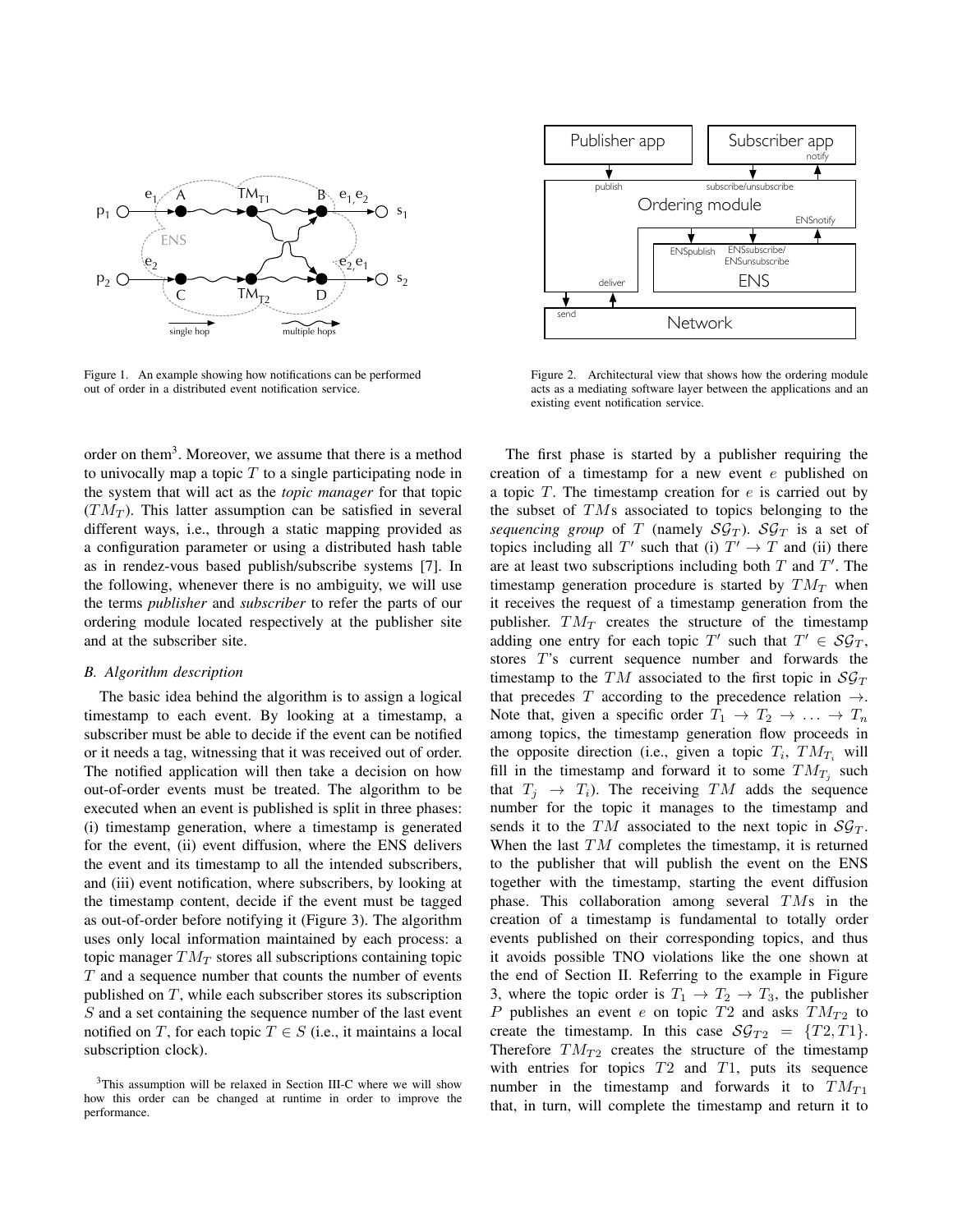

Figure 3. Example of a system run with two subscribers,  $S_i$  and  $S_j$ , and a publisher P.

P. Finally P publishes both  $e$  and its timestamp on the ENS.

In the event notification phase, once an event  $e$  and its timestamp are notified by the ENS, the subscriber checks if the timestamp attached to the event is coherent with the event order maintained through the local subscription clock. If so, the event is notified to the application, otherwise it is tagged to let the application be aware that it is notified out-of-order (cfr. paragraph  $NOTIFY()$  Operation in the following). Once an application is notified about an unordered event, it will decide, according to its specific requirements, if the order inversion can be tolerated or if the event must be discarded.

Note that, given a topic  $T$ , its sequencing group is defined according to all subscriptions containing  $T$ . As a consequence, every new subscription (or unsubscription) to topic  $T$  induces a modification of the subset of topic managers involved in the timestamp generation phase. Thus, when a topic  $T$  is added to a subscription  $S$ , each topic manager  $TM_{T'}$  associated to a topic  $T'$  in S must be advertised about the change of the subscription to avoid possible TNO violation. To this aim, the subscriber creates an empty subscription timestamp, containing one entry for each topic in the subscription. Similarly to event timestamp, each entry of the subscription timestamp is filled in by the corresponding topic manager. In addition, receiving the request, each topic manager  $TM_T$  updates the list of subscriptions it knows. When the sequence number of the last topic manager belonging to the subscription is added, the latter sends the complete timestamp to the subscriber, that, in turn, resets its local subscription clock. The same approach is used to unsubscribe a topic. When a subscriber is no longer interested in events of a topic  $T$ , it advertises the change on the subscription to topic managers managing topics in its subscription. Receiving the unsubscription, a topic manager just updates the set of subscriptions it knows.

In the following, before describing the algorithm operations in detail, we first provide the definition of a *timestamp associated to an event* e and then we specify an *order relation among two timestamps*.

*Definition 1:* Let  $e$  be an event published on a topic  $T$ ,  $T_1 \rightarrow T_2 \rightarrow \ldots \rightarrow T_n$  be the topic ordering and let  $\mathcal{SG}_T$  be the sequencing group of T. A timestamp  $ts_e$  for e is a set of pairs  $\langle T_i, sn_i \rangle$  ordered according to the precedence relation  $\rightarrow$ , where  $T_i \in \mathcal{SG}_T$  is a topic identifier and  $sn_i$  is  $e$ 's sequence number for topic  $T_i$ .

*Definition 2:* Let  $ts_e$  and  $ts_{e'}$  be two timestamps associated with two different events  $e$  and  $e'$ . We say that  $ts_e$  and  $ts_{e'}$  are *comparable* if there exists at least one topic identifier included both in  $ts_e$  and  $ts_{e'}$  (i.e.,  $\exists t_{id}, i, j$  $| ( < t_{id}, i > \in ts_e) \land ( < t_{id}, j > \in ts_{e'})).$ 

From the two definitions above, it is easy to see that given two events e and  $e'$  published respectively on topic T and  $T'$ , the corresponding timestamps  $ts_e$  and  $ts_{e'}$  are comparable if and only if  $\mathcal{SG}_T \cap \mathcal{SG}_{T'} \neq \emptyset$ .

*Definition 3:* Let  $ts_e$  and  $ts_{e'}$  be two timestamps associated with two different events  $e$  and  $e'$ . We say that  $ts_e$  is *smaller* than  $ts_{e'}$  (i.e.,  $ts_e < ts_{e'}$ ) if

- 1)  $ts_e$  and  $ts_{e'}$  are comparable and
- 2)  $\forall < t_{id}, sn > \in ts_e \mid \exists < t_{id}, sn' > \in ts_{e'}, sn \le sn'$ and
- 3)  $\exists < t_{id}, sn > \in ts_e \mid \exists < t_{id}, sn' > \in ts_{e'}, sn < sn'$
- As an example, in Figure 3 we show the timestamps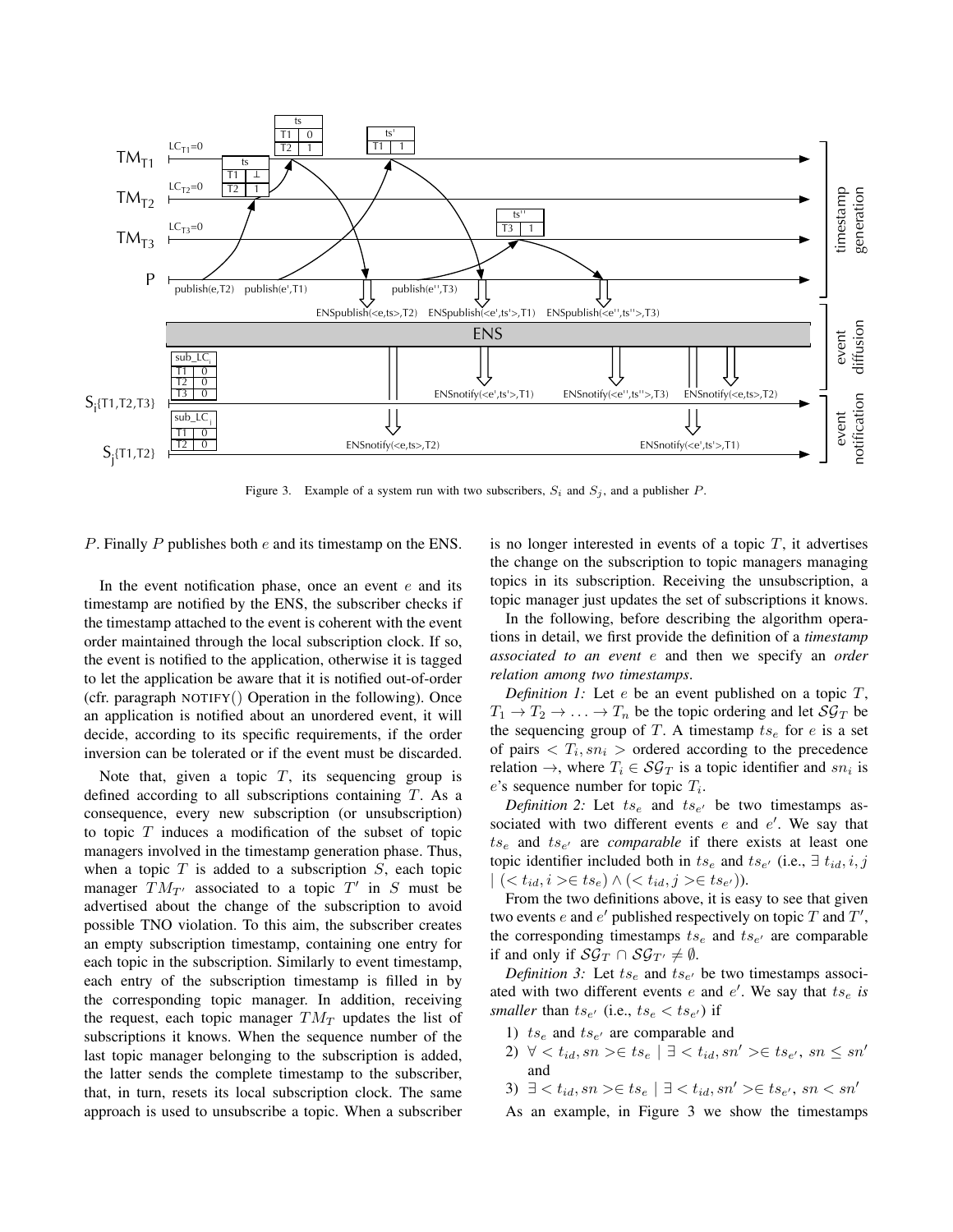for three published events  $e$ ,  $e'$  and  $e''$ . Considering the timestamp ts associated to  $e$  and the timestamp ts' associated to  $e'$  we have that they are comparable (there is at least one topic, i.e.,  $T_1$ , belonging to both ts and ts'); on the contrary, ts and ts" (or even ts' and ts") are not comparable. Moreover, considering  $ts$  and  $ts'$ , we have that  $ts < ts'$ .

Local data structures to each publisher  $p_i$ : each publisher maintains locally the following data structures:

- $id_e$ : is a unique identifier associated to each event produced by  $p_i$ .
- $\bullet$  outgoing Events<sub>i</sub>: a set variable, initially empty, storing the events indexed by event id that are published by the upper application layer, and that are waiting for being published on the ENS.

**Local data structures to each subscriber**  $s_i$ : each subscriber maintains locally the following data structures:

- $subs_i$ : a set variable storing topics subscribed by  $p_i$ ;
- *sub*  $LC_i$ : a set of pairs  $>, where  $T_i$  is a topic$ identifier and  $sn_i$  is an integer value;  $sub\_LC_i$  contains a pair for each topic  $T_i \in \text{subs}_i$ . Initially, for each topic  $T_i \in \text{subs}_i$  the corresponding sequence number is  $\perp$ .

**Local data structures to each topic manager**  $TM_{T_i}$ : to simplify the notation, we assume that each topic manager  $TM_i$  is responsible for one topic  $T_i^4$ . Each topic manager maintains locally the following data structures:

- $LC_{T_i}$ : is an integer value representing the sequence number associated to topic  $T_i$ , initially 0.
- $externalSubs_{T_i}:$  a set of pairs  $$ is a subscription (i.e., a set of topics  $\{T_i, T_k \dots T_h\}$ ) and id is the subscriber identifier. Such a set contains all the subscriptions that include  $T_i$ .

As an example, let us consider the system depicted in Figure 3. Let  $S_i = \{T1, T2, T3\}$  and  $S_j = \{T1, T2\}$ be respectively the two subscriptions of  $s_i$  and  $s_j$ . The three variables externalSubs maintained by each topic manager are respectively:  $externalSubs_{T1} = \{ \langle i, S_i \rangle \}$  $\{ \langle s, s \rangle, \langle s, s \rangle, \langle s \rangle, \langle s \rangle, \langle s \rangle, \langle s \rangle, \langle s \rangle, \langle s \rangle, \langle s \rangle, \langle s \rangle, \langle s \rangle, \langle s \rangle, \langle s \rangle, \langle s \rangle, \langle s \rangle, \langle s \rangle, \langle s \rangle, \langle s \rangle, \langle s \rangle, \langle s \rangle, \langle s \rangle, \langle s \rangle, \langle s \rangle, \langle s \rangle, \langle s \rangle, \langle s \rangle, \langle s \rangle, \langle s \rangle, \langle s \rangle, \langle s \rangle, \langle s \rangle, \langle s \rangle, \langle s \rangle, \langle s \rangle, \langle s \rangle, \langle s \$ and  $externalSubs_{T3} = \{ \langle i, S_i \rangle \}.$ 

PUBLISH() Operation: The algorithm for a PUBLISH() operation is shown in Figure 5. To simplify its pseudo-code, we defined the following basic functions:

- generateUniqueEventID $(e)$ : generates a locally unique identifier for a specific event e.
- next( $ts, T$ ): given a timestamp  $ts$  and a topic identifier  $T$ , the function returns the identifier of the topic  $T'$ preceding  $T$  in the timestamp  $ts$ , according to the precedence relation  $\rightarrow$ ; if a *null* value is passed as topic

identifier, the function returns the last topic identifier contained in the timestamp.

- getTopicRespAddress $(T)$ : returns the network address of the topic manager  $TM_T$  responsible for topic T.
- update  $(ts, T, LC_T)$ : updates the event timestamp ts replacing the pair  $\langle T, -\rangle$  with the pair  $\langle T, LC_T \rangle$ .

In addition, we have defined a more complex function, namely createPubTimestamp  $(T, externalSubs_T)$ , that generates an empty timestamp for a generic event published on topic  $T$  by considering the set of subscriptions containing T (i.e., subscriptions stored in  $\text{externalSubs}_T$ ). The pseudo-code of the function is shown in Figure 4.

```
function createPubTimestamp(T, externalSubs):
(01) for each \langle -, s \rangle \in externalSubs do SG_T \leftarrow SG_T \cup s; endfor
(02) sort (SG_T);
(03) for each T_j \in SG_T : T_i \to T_j do SG_T \leftarrow SG_T / \{T_j\}; endfor
(04) for each T_j \neq T_i \in SG_T do<br>(05) let S = \{s \in externalSu\}(05) let S = \{s \in externalSubs | T_j \in s\};<br>(06) if (|S| \le 1) then SG_T \leftarrow SG_T / \{T_i\}(06) if (|S| \le 1) then SG_T \leftarrow SG_T / \{T_j\} endif<br>(07) endfor
(07) endfor<br>(08) for ead
(08) for each T_j \in SG_T do ts \leftarrow ts \cup \{ \langle T_j, \bot \rangle \}; endfor (09) return ts.
       return ts.
```
Figure 4. The createPubTimestamp() function (for a topic manager  $TM_{T_i}$ ).

We want to remark that an event timestamp has an entry only for those topics that precede  $T$  in the topic order (line 03) and that appear in more than one subscription together with  $T$  (lines 04-07).

Considering the execution depicted in Figure 3 and the topic order  $T1 \rightarrow T2 \rightarrow T3$ , we show how the timestamp of the event  $e$  published on  $T2$  is created. The procedure can be summarized in the following steps: (i)  $SG_T = \{T1, T2, T3\}$ initially represents the sorted union of all the subscriptions containing  $T_2$  (lines 01-02), (ii)  $SG_T = \{T1, T2\}$  is the result after filtering out topics following  $T_2$  according to the precedence relation  $\rightarrow$  (line 03), and (iii)  $ts_e = \{ \langle T1, \perp \rangle$  $\{z, z \leq T2, \bot \geq \}$  is the empty timestamp built from  $SG_T$ .

When an event  $e$  is published on a topic  $T$ , the publisher  $p_i$  executes the algorithm shown in Figure 5(a). In particular, it associates to  $e$  a unique identifier generated locally (line 01), it puts the event together with the topic and the corresponding identifier in a buffer (line 02), and sends a CREATE\_PUB\_TS  $(id_e, i, T)$  message to the topic manager  $TM_T$ , associated to T (lines 03-04).

Receiving the CREATE\_PUB\_TS  $(id_e, i, T)$  message,  $TM_T$  executes the algorithm shown in Figure 5(b). In particular, it first creates an empty timestamp  $ts_e$  by executing the createPubTimestamp function, it increments its local sequence number (line 02), updates the corresponding entry in  $ts_e$  (line 03) and sends a FILL IN PUB TS message containing the timestamp, to the preceding topic manager until  $ts_e$  has been completed and it is finally returned to the publisher. Note that, when a topic manager receives a

<sup>4</sup>This assumption does not limit the applicability of our solution. If the topic manager is responsible for more than one topic, its local variables must be duplicated, one for each topic.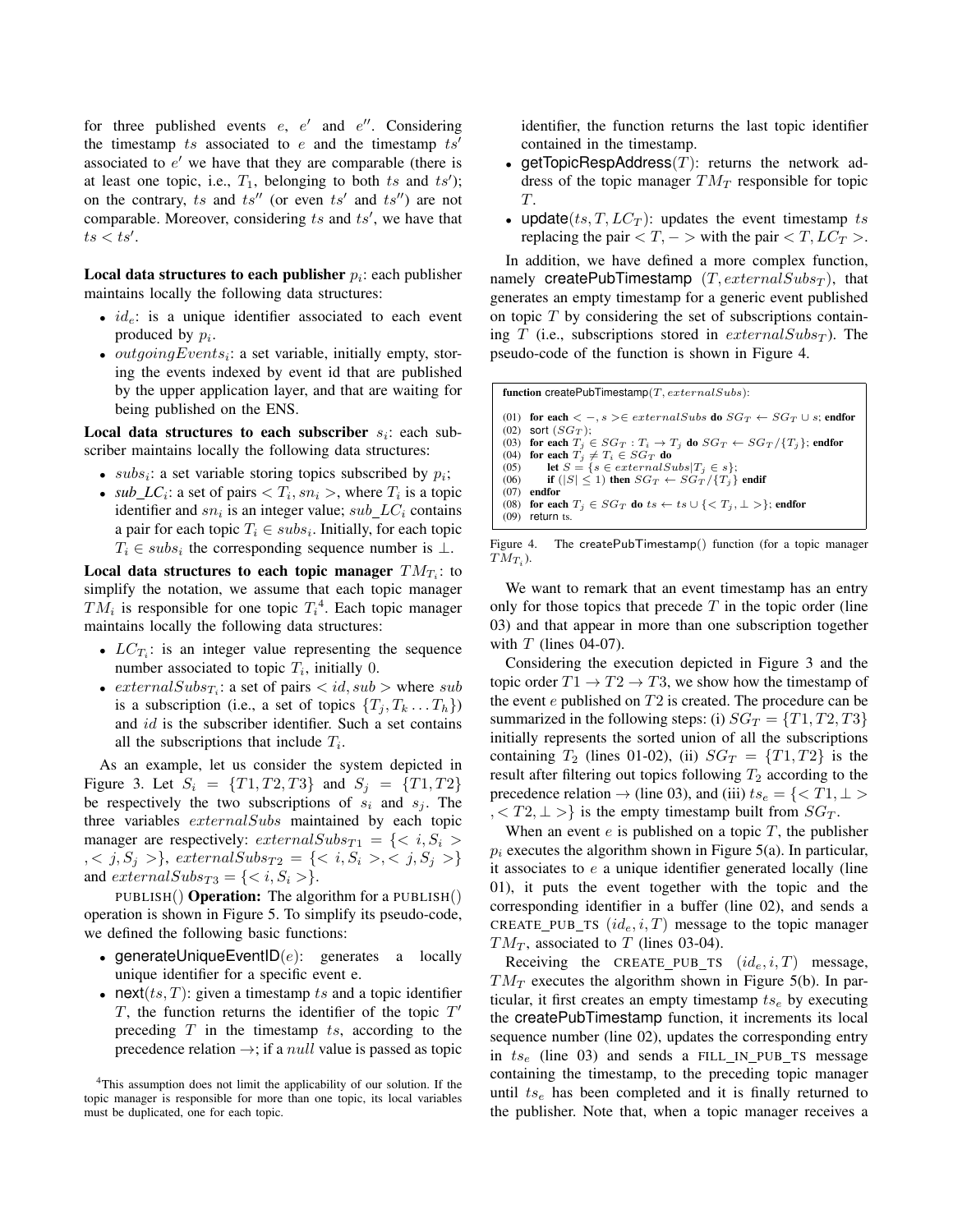operation  $\text{PUBLISH}(e, T)$ : (01)  $id_e \leftarrow$  generateUniqueEventID  $(e)$ ; (02)  $outgoingEvents \leftarrow (e, id_e, T);$ (03)  $dest \leftarrow getTopicResponseAddress(T);$ (04) send CREATE\_PUB\_TS  $(id_e, i, T)$  to  $dest;$ ———————————————————————————— (05) when EVENT\_TS  $(ts, e_{id})$  is delivered:<br>(06) let  $\lt e$ , id.,  $T \gt \in outgoingEve$  $\text{let } < e, id_e, T> \in outgoingEvents$ (07) such that  $(e_{id} = id_e);$ <br>(08) ENSpublish(< e. ts >. (08) ENSpublish  $(< e, ts > T);$ <br>(09) outgoing Events  $\leftarrow$  outg  $outgoingEvents \leftarrow outgoingEvents / \{ < e, id_e, T > \}.$ (a) Publisher Protocol (for a publisher process  $p_i$ )

| (01) | when CREATE_PUB_TS $(e_{id}, j, T)$ is delivered:                         |
|------|---------------------------------------------------------------------------|
| (02) | $ev\_ts \leftarrow \text{createPubTimestamp}(T, externalSubs_{T_i});$     |
| (03) | $LC_{T_i} \leftarrow LC_{T_i} + 1;$                                       |
| (04) | $ev\_ts \leftarrow \text{update}(ev\_ts, \langle T_i, LC_{T_i} \rangle);$ |
| (05) | <b>if</b> $( ev_{s}  = 1)$                                                |
| (06) | then send EVENT_TS $(ev\_ts, e_{id})$ to $p_i$ ;                          |
| (07) | else $t' \leftarrow \text{next}(ev \ ts, T_i);$                           |
| (08) | $dest \leftarrow$ getTopicRespAddress( $t'$ );                            |
| (09) | send FILL IN PUB TS (ev ts, $e_{id}$ , j) to $dest$ ;                     |
| (10) | endif                                                                     |
|      |                                                                           |
| (11) | <b>when</b> FILL_IN_PUB_TS $(ts, e_{id}, j)$ is delivered:                |
| (12) | $ts \leftarrow \text{update}(ts, \langle T_i, LC_{T_i} \rangle);$         |
| (13) | $t' \leftarrow \text{next}(ts, T_i);$                                     |
| (14) | if $(t' = null)$                                                          |
| (15) | <b>then send</b> EVENT TS $(ts, e_{id})$ to $p_i$ ;                       |
| (16) | else $dest \leftarrow \text{getTopicResponseAddress}(t')$ ;               |
| (17) | send FILL_IN_PUB_TS $(ts, e_{id}, j)$ to $dest;$                          |
| (18) | endif.                                                                    |
|      | (b) TM Protocol (for a topic manager $TM_{T_1}$ )                         |
|      |                                                                           |

Figure 5. The publish() protocol.

FILL IN PUB TS message, it just attaches its local sequence number (line 12). Figure 3 shows an example of the complete publish procedures for three different events with the corresponding timestamps.

NOTIFY() **Operation:** When an event  $e$  is notified by the ENS, a subscriber  $s_i$  executes the algorithm shown in Figure 6. The algorithm uses a function  $tag(e)$  that creates a new event  $e'$ , containing  $e$  and the indication that it has been delivered out-of-order. The event  $e$  is not immediately notified to the application layer. A subscriber  $s_i$  first checks if the event has been published on a topic actually subscribed by  $s_i$  and then checks if it has been notified by the ENS in the right order (line 01). If such condition is not satisfied, a new event  $e'$  is created by tagging  $e$ ; then, the event  $e'$  is notified to the application (lines 09-11).

|      | upon ENSnotify $(e, ts > T):$                                          |
|------|------------------------------------------------------------------------|
| (01) | if $((T \in subs_i) \wedge (sub\_LC_i < ts))$                          |
| (02) | then trigger notify $(e, T)$ ;<br>% ordered notification               |
| (03) | for each $(Ti, v> \in sub LCi)$                                        |
| (04) | $\textbf{if}((\exists \langle T_i, v' \rangle \in ts) \land (v' > v))$ |
| (05) | then $sub\_LC_i \leftarrow sub\_LC_i / \{  \}$                         |
| (06) | $sub\_LC_i \leftarrow sub\_LC_i \cup \{ \langle T_i, v' \rangle \}$    |
| (07) | endif                                                                  |
| (08) | endfor                                                                 |
| (09) | else $e' \leftarrow \text{tag}(e);$                                    |
| (10) | trigger notify $(e', T)$ ;<br>% out-of-order notification              |
| (11) | endif                                                                  |

Figure 6. The notify() protocol (for subscriber  $s_i$ ).

On the contrary, if the event can be notified,  $s_i$  triggers the notification to the application (line 02) and then updates its local subscription clock with the sequence numbers contained in the event timestamp (lines 03-08).





SUBSCRIBE() and UNSUBSCRIBE() Operations: The algorithm for a SUBSCRIBE() operation is shown in Figure 7. To simplify its pseudo-code, in addition to the functions used in the PUBLISH() algorithm, we defined the createSubTimestamp( $sub$ ) function, that creates an empty subscription timestamp, i.e., a set of pairs  $\langle T, sn \rangle$  where  $T$  is a topic identifier and sn is the sequence number for T, initially set to  $\bot$ . The subscription timestamp contains a pair for each topic  $T$  of a subscription  $S$ .

When a subscriber  $s_i$  wants to subscribe a new topic  $T$ , it executes the algorithm shown in Figure 7(a). In particular, it creates an empty subscription timestamp through the create-SubTimestamp function (including also topic  $T$ ), and then it sends a FILL\_IN\_SUB\_TS  $(ts, (subs_i \cup \{T\}), id)$  message to fill the timestamp and to forward the new subscription to the topic manager  $TM_{T_k}$  responsible for the last topic in the subscription, according to the precedence relation  $\rightarrow$  (lines 02-04).

Upon the delivery of a FILL\_IN\_SUB\_TS message, each topic manager  $TM_{T}$  executes the algorithm shown in Figure 7(b). In particular,  $TM_{T}$  updates its  $externalSubs_k$ variable with the new subscription (line 02), increments its local sequence number (line 03), updates its entry in the subscription timestamp (line 04) and finally forwards the FILL\_IN\_SUB\_TS message to the preceding topic manager until it is completed and returned to the client. When the subscriber receives the completed subscription timestamp, it updates its local subscription clock (line 06) and then makes the subscription effective by calling the ENSsubscribe() method (line 08).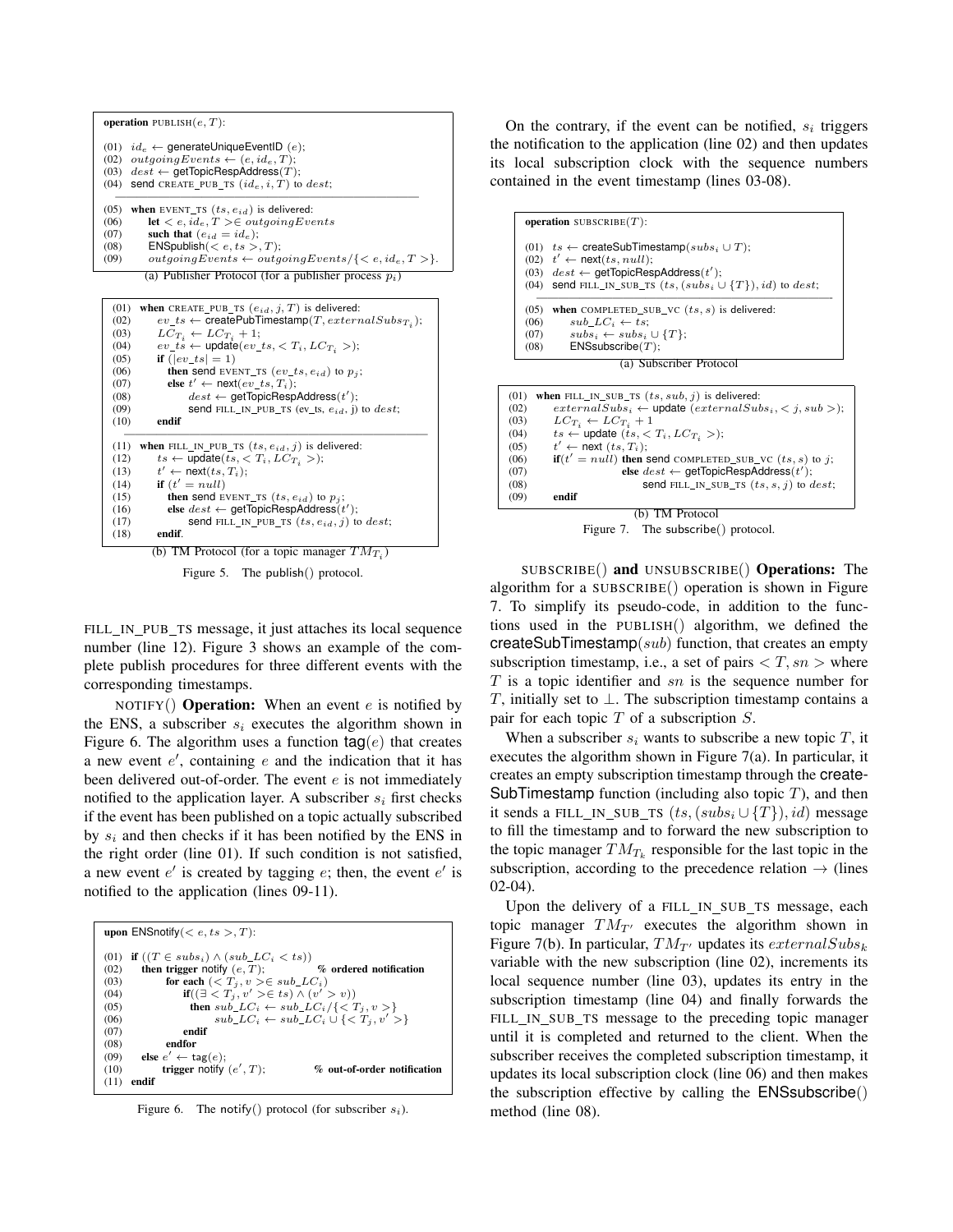

| when UPDATE_SUB $(id, s)$ is delivered:                                                        |  |
|------------------------------------------------------------------------------------------------|--|
| (01) if $(s \neq \emptyset)$                                                                   |  |
| <b>then</b> $externalSubs_i \leftarrow update(externalSubs_i, \langle id, s \rangle);$<br>(02) |  |
| else external $Subs_i \leftarrow externalSubs_i/\{\langle id, -\rangle\}$ :<br>(03)            |  |
| (04)<br>endif.                                                                                 |  |
|                                                                                                |  |

(b) TM Protocol

Figure 8. The unsubscribe() protocol.

The algorithm for the UNSUBSCRIBE() operation is shown in Figure 8. A subscriber that wants to unsubscribe from a topic  $T$ , removes it from the set of subscribed topics (line 01) and, then, informs all topic managers of these topics with the updated subscription through an UPDATE SUB message (lines 02-05), including the topic manager of  $T$  that will receive an empty subscription (lines 06-07). When receiving an UPDATE SUB message (Figure 8(b)), topic managers update the externalSubs set accordingly with the received subscription.

# *C. Engineering aspects*

Event Buffering: The algorithm introduced in the previous section assumes that received events with old timestamps are tagged to indicate that they are notified outof-order. The main source of out-of-order notifications lies in the fact that two events, possibly published by different publishers, can follow distinct paths through the ENS, before reaching the point where they will be notified to the final recipients.

To reduce the number of out-of-order notifications, we can use a buffering strategy on the subscriber side. Every time the ENSnotify() primitive returns a new event  $e$ , the algorithm checks through the attached timestamp whether some other event can exist with a smaller timestamp. This check is performed by looking at the sequence numbers included in the timestamp: if the values for all the topics are equal to the corresponding ones stored locally in  $sub\_LC_i$ , except for the topic where the event has been published that must have a value greater than the local one by one unit, then no event with a smaller timestamp exists that must be still received by the subscriber, and the received event can thus be delivered.

If there is a possibility that an event with a smaller timestamp exists but has not been delivered to the subscriber so far, then the event  $e$  is queued in a buffer able to host a maximum of b events and a timer for e is started  $(TTL_e)$ . The event  $e$  is delivered through the notify() primitive when one of the following conditions holds: (i) all the events with smaller timestamps have been notified, (ii)  $TTL<sub>e</sub>$  expires or (iii) the buffer is full, a new event must be buffered and  $e$ is at the head of the queue.

Reliability: Making the algorithm presented so far working reliably in an environment where messages can be lost requires some more minor changes. The loss of a message during the timestamp generation phase, for example, could lead a publisher to wait forever before publishing an event in the ENS. This problem can be solved with a simple retransmission approach: the publisher periodically re-initiates the procedure for building the timestamp until it receives a correct timestamp for the event. During the timestamp construction procedure, TMs buffer partially filled-in timestamps and retransmit them as soon as they receive another request for the same timestamp. When a timestamp has been completely filled-in, a message can be routed through the appropriate TMs to free their buffers. Finally, the internal state of TMs should be preserved despite possible process failures in order to avoid possible TNO violations. This can be obtained by adopting standard replication techniques.

Dynamic topic ordering: The algorithm described so far assumes a fixed topic ordering that is given and known by all the participants. This ordering has a strong impact on the performance of the algorithm at run-time as it is used to decide the content of each timestamp. Depending on the intersection among subscriptions, and on the topic ordering, the timestamp for an event published on a topic can have different sizes spanning from a single entry, up to an entry for every topic in the system. This size impacts the time needed to build the timestamp as it will travel through all TMs of topic it contains. Ideally, topics where a lot of events are published should thus appear in the highest ranks in the topic ordering such that their timestamp will probably contain less entries. However, accurate statistics on the popularity of topics are not always available at configuration time and, moreover, they only describe statistical properties ignoring transient behaviors that can adversely impact system performance for non negligible time periods. In this section we describe a topic swapping procedure that modifies the topic ordering adapting it at run-time to the current topic publication popularity.

We assume the presence of a special system topic  $T_s$ subscribed by all TMs, which is used to advertise that a new topic swapping procedure is happening.  $T<sub>s</sub>$  is managed by a TM, say  $TM_{T_s}$ , as all other topics in the system. In addition,  $T<sub>s</sub>$  has an associated sequence number that represents the number of swaps occurred so far in the system, and it is used to clearly define subsequent *ordering epochs*, i.e. periods of time where different topic orderings are considered. All TMs maintain a local copy of this sequence number in  $LC_{T_s}$ .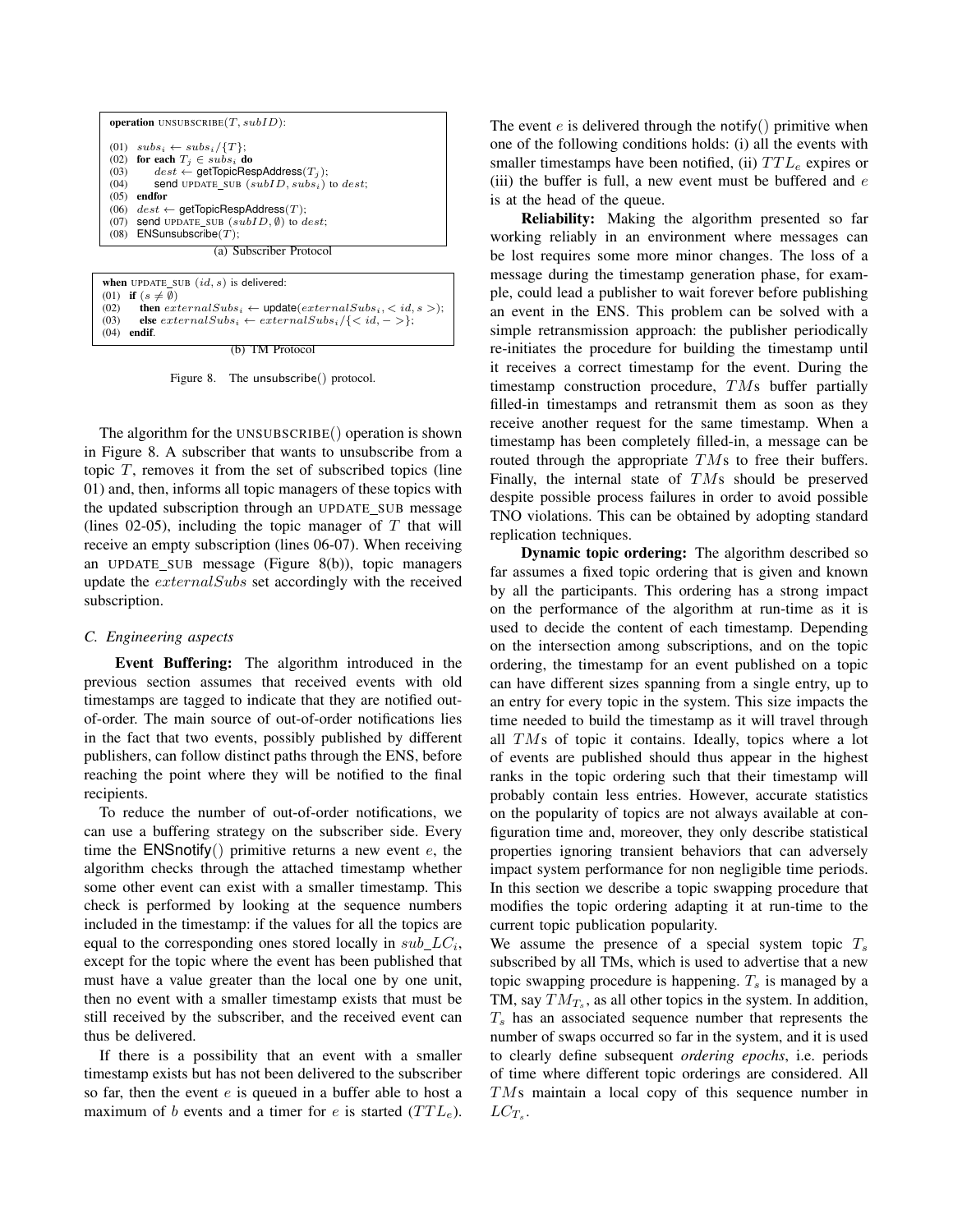The topic swapping procedure relies on a function  $f()$  that, when applied on a topic  $T$ , returns a comparable metric that can be then used by a  $TM$  to check if one of the other  $TMs$ managing topics with lower priorities (i.e. a topic  $T'$  such that  $T \to T'$ ) in the topic order is a candidate for swapping. In this case a swapping procedure takes place: when  $TM_T$ wants to swap position with  $TM_{T'}$ , it contacts  $TM_{T_s}$  and communicates that  $T$  has to be exchanged with  $T'$  in the topic order. Then,  $TM_{T_s}$  increments  $LC_{T_s}$  and inserts it in a message together with the new topic order. This message is sent to the  $TM$  with lower priority in the topic order and will traverse all the  $T\overline{M}s$ ; at the end of the procedure each TM will be informed about the swap and will update the topic order and the value of  $LC_{T_s}$ . This value determines a new epoch: when a TM receives a timestamp with a previous sequence number for  $T_s$ , it simply discards that message. Further details on the topic swapping procedure are described in Appendix B. The definition of function  $f()$ is tied to the application; from a general point of view, it should take into account the topic publication popularity as this metric can lead to shorter timestamps. However, other aspects can be considered as well. For example  $f()$  could be structured in order to push topics associated to TMs with more available resources (networking and computational) toward higher priorities where larger loads are incurred.

#### IV. PERFORMANCE EVALUATION

In this section we evaluate the behavior of our ordering module implementing the proposed algorithm. In this evaluation we use SCRIBE [7] as the underlying ENS, and Pastry [12] as a point-to-point communication substrate. Moreover, we assume that subscriber and publisher roles are played by the same nodes that constitute the ENS. We show how ordering affects the system performance in a large scale environment through a simulation-based study. In such a scenario we also show how it is possible to reduce the impact of ordering through our dynamic topics adaptation based on publication popularity. In addition we present how this mechanism is able to adapt publication popularity even when this popularity changes.

# *A. Settings and metrics*

To implement and evaluate our ordering algorithm we used *FreePastry*, a Java tool that provides a simulator of SCRIBE and Pastry. In the simulated setting, we considered an underlying physical network characterized by two channels types [13]: *fast channels* for short/medium distance (80% of all links) and *slow channels* for long distance (20% of all links). Both were modeled by a Gaussian distribution with mean latency 21ms and 240ms, and standard deviation 10.85ms and 129.27ms respectively. The following metrics have been considered: (i) *End to end latency*, i.e., the time taken by an event for traveling from the publisher to the last notified subscriber and it is measured in seconds. In our experimental analysis we separately tracked for each event the time needed for building the timestamp and the time taken by SCRIBE to notify all the intended subscribers; (ii) *Percentage of tagged messages*, i.e., the percentage of messages that the ordering module tags because they have been received out-of-order. Parameters we vary in our analysis are: (i) *Event rate*; (ii) *ENS size*, i.e., the number of processes in the system; (iii) *Buffer size*; (iv) *Number of topics*; (v) *Publication model*, i.e., we model publications as a probability distribution over the set of topics. We consider random uniform distribution or power-law distribution with shapes 0.269 and 0.901. These two values respectively refer to the 40% and 0.5% of topics having a probability of 80% to be selected for a new publication. Moreover, we consider an additional worst case scenario that consists in publishing always on the last topic in the topic order; this represents a disadvantageous scenario for our algorithm as building timestamps will require messages to travel through a long list of TMs; (vi) *Subscription model*, i.e., as for publications, subscriptions are modeled as a probability distribution over the set of topics. Again, we consider random uniform distribution or power-law distribution with shapes 0.269 and 0.901. Moreover, we consider an additional scenario in which subscribers subscribe all topics; this represents a particular scenario where all subscribers are part of a single group where all published events are notified (typical setting for broadcast protocols). All the values reported in the following are the result of at least 10 independent runs (we did not observe standard deviation above 5% of reported values, thus they are not plotted on the curves).

#### *B. Simulation results*

In this section, we first analyze performance assuming a given static topic ordering and we show how results are strongly influenced by this order, then we switch to a setting where dynamic adaptation is enabled and we show the performance improvements obtainable with the topic swapping procedure.

Static topic ordering: First, we measure the mean endto-end latency for event notification by considering both the time spent for timestamp generation and for event diffusion and notification, varying the ENS size in the range [10- 10000]. We consider a scenario with 50 topics subscribed by all subscribers; the event rate was set to 1 event/sec and the simulated time is 30 minutes. The results are reported in Figure 9.

Each curve refers to a different publication model: worst case, uniform distribution and power-law distribution with shape 0.901. In this last case, the power-law distribution selects more frequently topics at the beginning of the topic order. The curves show the strong impact that different publication models have on notification latency. The coupling between the worst case publication model and the fact that all subscribers subscribe all topics means that the timestamp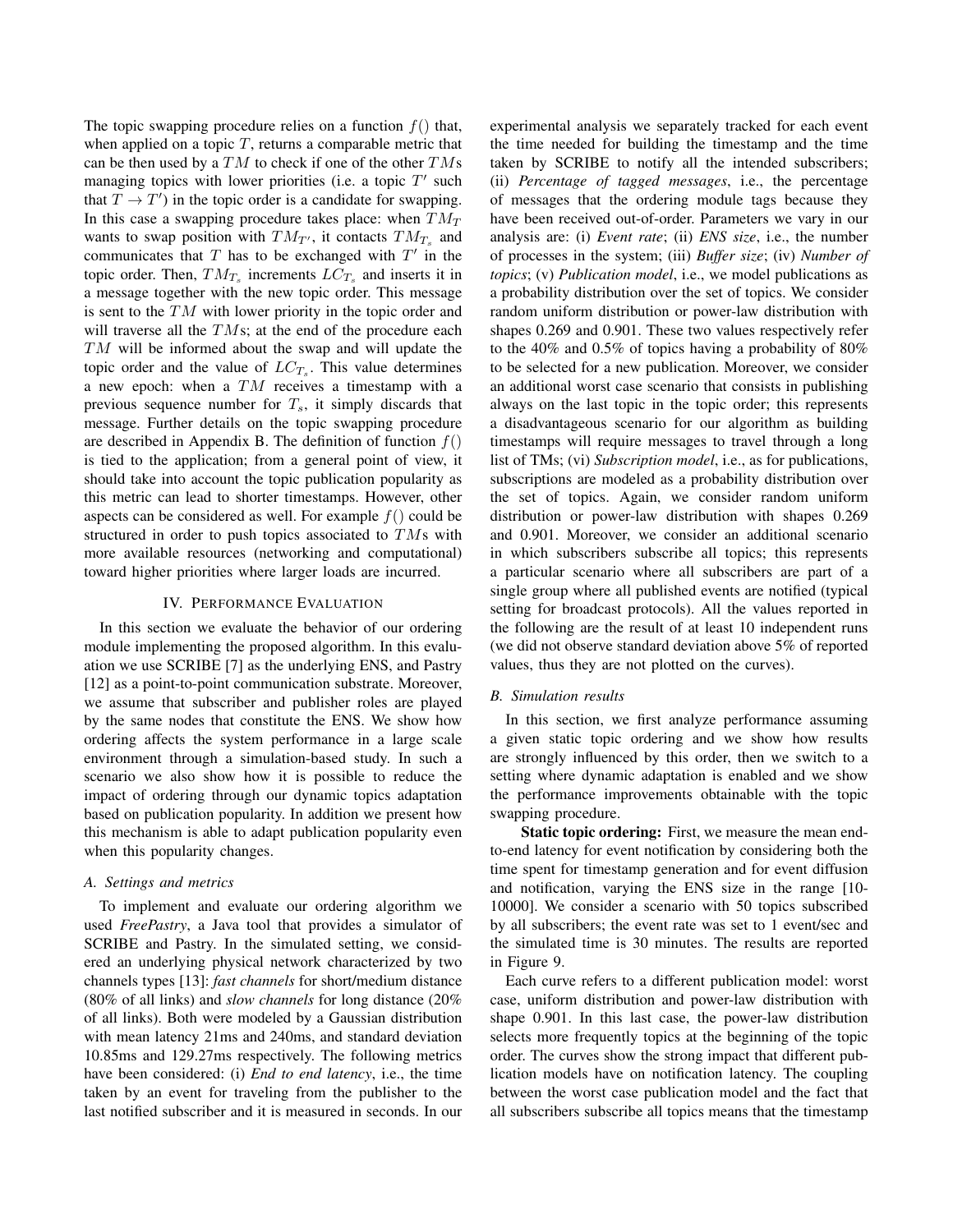

Figure 9. End to end latency for event notification vs ENS size with different publication models.



Figure 10. Differentiated ordering and ENS latencies vs ENS size with a worst case publication model.



Figure 11. Differentiated ordering and ENS latencies vs ENS size with a power-law (shape 0.901) publication model.

will travel through all the 50 *TM*s during the generation phase before returning to the publisher and this clearly has a negative effect on the latency that steeply grows with the ENS size. Conversely, in a more favorable scenario where events are published more often on topics with higher priority (power-law model), the latency increment remains reasonable despite the system growth.

In figures 10 and 11 we evaluate separately the time spent for timestamp generation and for event diffusion and notification, considering worst case and power-law publication models respectively. These curves clearly show the impact of the ordering algorithm on latency: it is comparable to event diffusion latency for the power-law model, but it completely drives the overall latency with the worst case model. These curves highlight that our algorithm has a non negligible impact on the event diffusion latency, but this impact can be drastically reduced as long as the topic order is carefully chosen to match the publications popularity.



Figure 12. Trade-off between notification reliability and latency vs buffer size.

Finally, we conclude this part by evaluating the tradeoff between the percentage of tagged messages and the delivery latency when we vary the size of the buffer used by subscribers. The simulated scenario is the one described above, with publication and subscription models following a power-law distribution with shape 0.901. Figure 12 highlights how the presence of a buffer helps in augmenting the number of ordered messages delivered to the application, at expenses of an increment of the latency. Applications can decide how to tune the system in order to obtain a configuration that satisfies timeliness requirements and/or helps in delivering a higher number of ordered messages. However, the curves show how just a small buffer can greatly improve this number without impacting too negatively the notification latency.

Dynamic topic ordering: In the previous paragraph we have shown the benefit of configuring the topic order in accordance with the topic publication popularity. In this paragraph we evaluate our dynamic topics adaptation algorithm, which aims to adapt at run-time the topics order to publication popularity. The function we adopted in our experiments was  $f(x) = e^{-1/\alpha(x+1)}$  where x is a sequence number. A topic manager  $TM_{T_i}$  applies this function on the sequence number  $sn_i$  of the topic  $T_i$  it manages and on all sequence numbers of other topic managers in the timestamp it receives: if a sequence number  $sn_j$  exists such that  $f(sn_i) > f(sn_i) + \beta$ , the positions of  $T_i$  and  $T_j$ in the topic order must be swapped. The rationale behind the use of this function is that it eventually converges to  $f(x) = 1$ ; in this way, topics with highest publication rates eventually will reach an almost stable position in the sequence, avoiding swapping procedures that would bring only useless overhead to our algorithm. The parameter  $\alpha$ helps in tuning how fast the function convergence is: a smaller value delays this convergence allowing an higher number of swaps. In this way, the topic sequence quickly adapts to the current publication popularity. However, in order to prevent continuos topics swapping, we allow two topics  $T_i$  and  $T_j$  to swap their position only if  $f(T_j)$  is larger than  $f(T_i)$  for a fixed threshold  $\beta$ .

In these tests, we considered a setting with 10000 nodes, 1000 topics, 100 topics subscribed per subscriber and event rate fixed at 1 event/sec. In Figures 13 and 14 show how to tune parameters  $\alpha$  and  $\beta$ . Figure 13 shows the effect of  $\alpha$  on the system, with its value that varying in the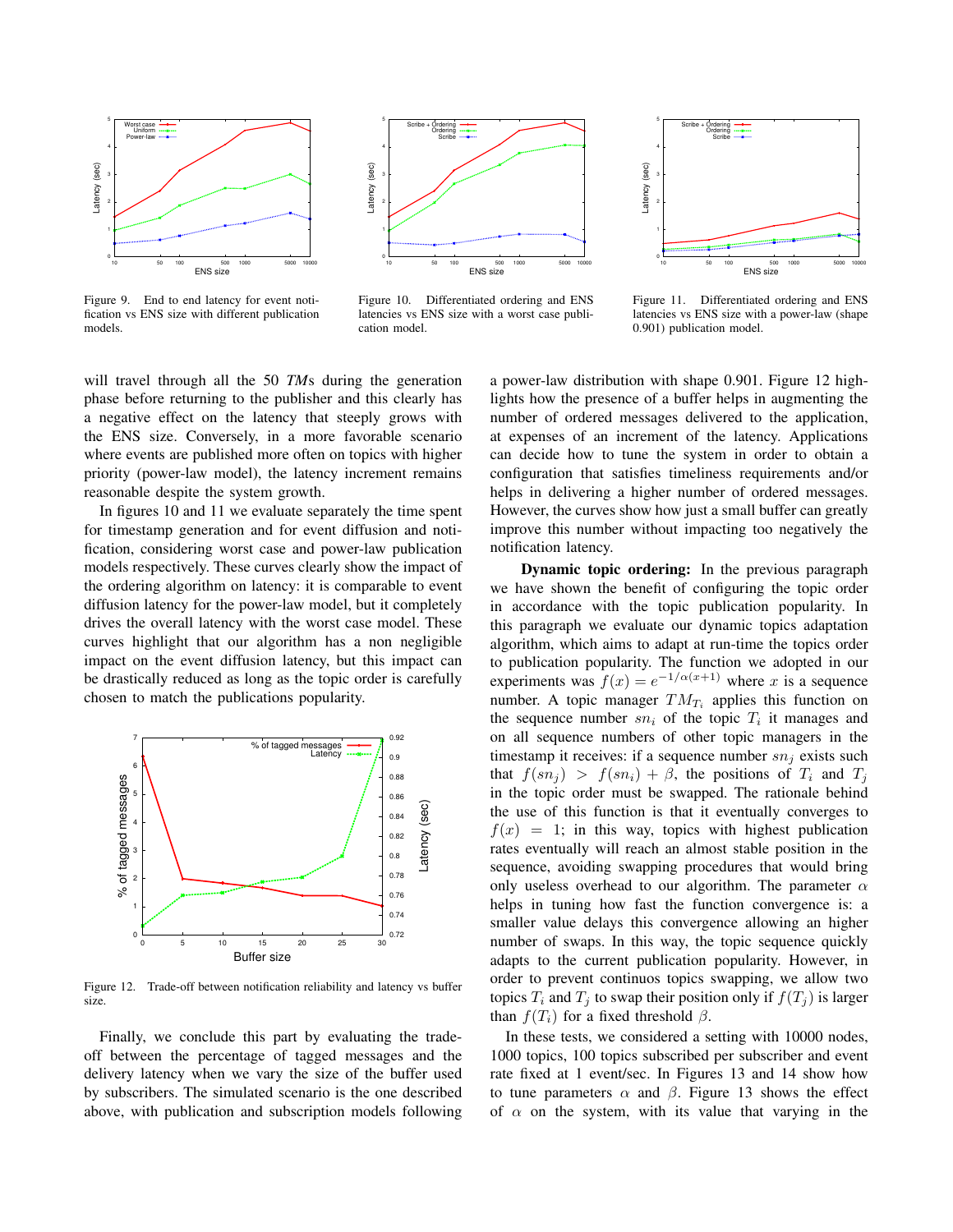

Figure 13. Performance of the algorithm with dynamic adaptation for different  $\alpha$  values.



Figure 14. Performance of the algorithm with dynamic adaptation for different  $\beta$  values.



Figure 15. Comparison between the algorithm with dynamic adaptation and the static one (best case, and average case).



Figure 16. Behaviour of the algorithm with dynamic adaptation with an abrupt change in the system configuration.

algorithm in a special setting where the publication popularity distribution is abruptly changed at runtime. Figure 16 depicts a scenario in which at time 300 sec. we shuffle the topics list in order to modify the frequency at which topics are returned by the power-law distribution used to model publications. In correspondence of this popularity change, the average latency has a steep increase justified by the fact that the topic order to which the algorithm converged so far is no more the best one for the new publication popularity distribution. However, the dynamic adaptation procedure is able to quickly converge back to a new stable topic ordering that brings back performance in terms of latency to the values shown in the previous tests.

# V. RELATED WORK

Totally ordered communications. Totally ordered communications have been extensively studied in the literature and there exists a considerable amount of work on total order broadcast primitives following different approaches. A common point is represented by the need of a certain degree of synchronization and knowledge of the system. As an example, [4] is based on a propagation graph to support multiple overlapping groups: authors use a *fixed*

set  $\{0.1, 0.3, 0.5\}$ . While the ordering algorithm converges to a small mean latency whith  $\alpha = 0.1$  or 0.3, whit  $\alpha = 0.5$  there is no benefit from dynamic adaptation: in this case function  $f()$  grows rapidly allowing few topic swaps. The average number of swaps performed during our tests ranged from 15.1 ( $\alpha = 0.1$ ) to 7.4 ( $\alpha = 0.5$ ). Figure 14, instead, shows the effect of  $\beta$  on the system when it varies in the set  $\{0.1, 0.2, 0.3\}$ . With  $\beta = 0.1$  the latency overhead imposed by the ordering algorithm is very low, at the expenses of a high number of swaps (51.8 on average). On the contrary, with  $\beta = 0.3$ , the algorithm convergence speed is lower, due to a reduced number of swaps (7.8 on average). In this case, dynamic topic ordering has no benefit on the performance of our algorithm. The value  $\beta = 0.2$ represents a good trade-off between the two extreme cases: the convergence time of the algorithm to a low latency is still reasonable, with limited overhead imposed by topic swapping. All the following tests were performed setting  $\alpha = 0.1$  and  $\beta = 0.2$ . Figure 15 reports the average end-toend latency for event notification as the simulation evolves in time. In this scenario we consider both publication and subscription following a power-law distribution with shape 0.901. The *best case* static topic ordering curve assumes that the initial topic order follows the publication popularity distribution. Conversely, the *random* static topic ordering and the dynamic topic ordering curves assumes that the initial topic order is chosen randomly. Each point in the picture represents the average notification latency for 10 published events. The curves clearly show how dynamic adaptation allows the ordering algorithm to quickly converge to a small average latency even if the starting topic order was random. The interesting aspect is that the dynamic adaptation outperforms the *best case* static ordering: indeed, while topic order in the latter case is decided only on the basis of the statistical properties of the publication popularity distribution, dynamic adaptation is able to tune topic order following the real distribution of publications happening at runtime, thus taking into account also possible temporary fluctuations from the statistical properties of their distribution. Finally, we show the behavior of the ordering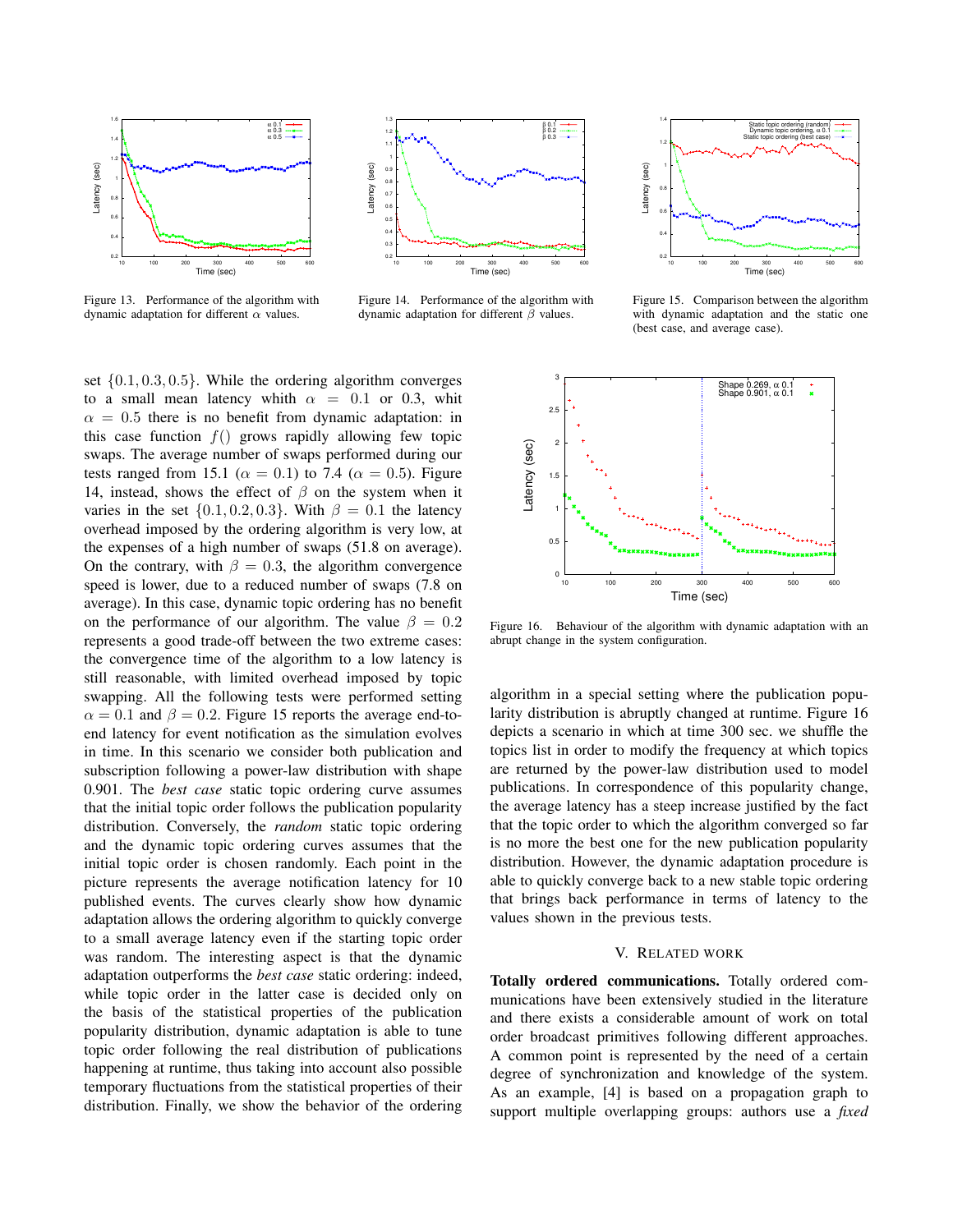*sequencer* approach in which sequencers are intermediary nodes of the graph placed at the intersection of different groups and messages are propagated through a series of sequencers that order them by merging messages destined to different groups. Differently, Gopal and Toueg in [14] use a *token-based* approach in which the execution of processes is synchronized according to rounds. Lamport in [15] uses a *communication history* approach: messages carry a timestamp and can be broadcasted at any time. Destinations observe the communication history, i.e. previously generated messages and their timestamps, in order to understand when a message must be delivered to preserve total order. Chandra and Toueg [16] use a *destination agreement* approach in which destinations run a consensus algorithm to agree on a set of messages to deliver. Most of the existing total order broadcast approaches and algorithms are extensively surveyed in [11].

All previous algorithms work properly in a small network while they scale badly with respect to number of participants and their geographical distribution. The sequencer represents a bottleneck as well as a single point of failure. Additionally these algorithms require a certain degree of synchronization among the interacting participants and this is in contrast with basic principles of a publish/subscribe paradigm such as time (e.g. asynchronous notifications) and space decoupling. The ordering mechanism proposed in this paper does not require either any prior knowledge on the system or synchronization among the participants but it relies only on the set of available topics and subscriptions, matching thus the publish/subscribe paradigm principles.

An ordering algorithms for publish/subscribe systems is presented in [2]. Similar to our work, authors use a *sequencing network* to order events across multiple groups of subscribers. However, their solution suffers of two problems: (i) it is not able to handle subscription dynamics, and (ii) a new subscription/unsubscription can create loops in the sequencing network (*circular dependency problem*). In this last case, the sequencing network must be rebuilt from scratch. On the contrary, our solution solves these problems by defining a total order relation among topics that determines a one-way sequence of topic managers that establish an order for events.

Another interesting solution for total ordering in contentbased publish/subscribe middleware recently appeared in [17]. Differently from our work, authors define a *Uniform Agreement* property: as such, two correct processes interested in two events  $e$  and  $e'$  both deliver them and they do so in the same order. Another difference with our work is that in [17] the correct order of events is reconstructed on subscribers' side, and this task is performed by brokers, that use publishers' advertisements and subscriptions to detect a *conflict*, i.e., an out-of-order notification to one or more subscribers.

Finally, authors in [18] investigate the problem of multi-

delivery multicast in asynchronous systems in presence of crash-stop failures. They introduce an aggregation model based on a predicate grammar for expressing conjunctions of types of events and properties for the multicast primitives. The paper shows that a total order is necessary to guarantee an agreement on events notified to processes interested in identical conjunctions. In particular, this is shown by deploying an algorithm that implements the described aggregation model on top of a total order broadcast and vice-versa for a majority of correct processes.

Timestamping techniques. Logical clocks have been introduced by Lamport in [15] to identify the causality relation among events of a distributed computation. In [19], the notion of vector clock has been introduced to capture such causality relation. A vector clock is composed of  $n$  entries, one for each process in the system while a logical clock is an integer. Logical clocks and vector clocks have been used to solve many basic problems such as transaction management, coordination protocols, ordered communication protocols, message stability protocols, distributed predicate detection just to name a few [20].

At a first glance, timestamps used in our algorithm resemble vector clocks, but they are very different structures. Vector clocks have a well defined and fixed structure that depends on the size of the distributed computation in terms of processes. Therefore the causality relation among two events can be detected just comparing (entry by entry) the two vector clocks associated with the two events. On the contrary, our timestamp structure is independent from the system size but it rather depends on the current set of subscriptions. This is why, the ordering relation among two events can be detected looking, first, to the structure of the timpestamps (i.e., the events have to be comparable according to Definition 3) and secondly, if the timestamps are comparable, the ordering among the two events can be detected examining the values contained in common entries of the timestamps. Let us finally remark that in our timestamping technique, the timestamp associated with an event does not bring any information about the producer of the event, this matches the anonymity principle of a publish/subscribe paradigm (producers and consumers do not know each other).

In some work, events are timestamped with physical clocks. As an example, [1] uses accuracy interval-based timestamps relying on NTP synchronized local clocks as a global time reference. The interesting aspect of this timestamping technique lies on the fact that the order of events follows the real time order. However, such a technique has many drawbacks. Many events could be issued in the same physical time interval by producers (so they have the same physical timestamp). A total order could be established among these events only resorting on an additional deterministic information such as the identifier of the publisher of the